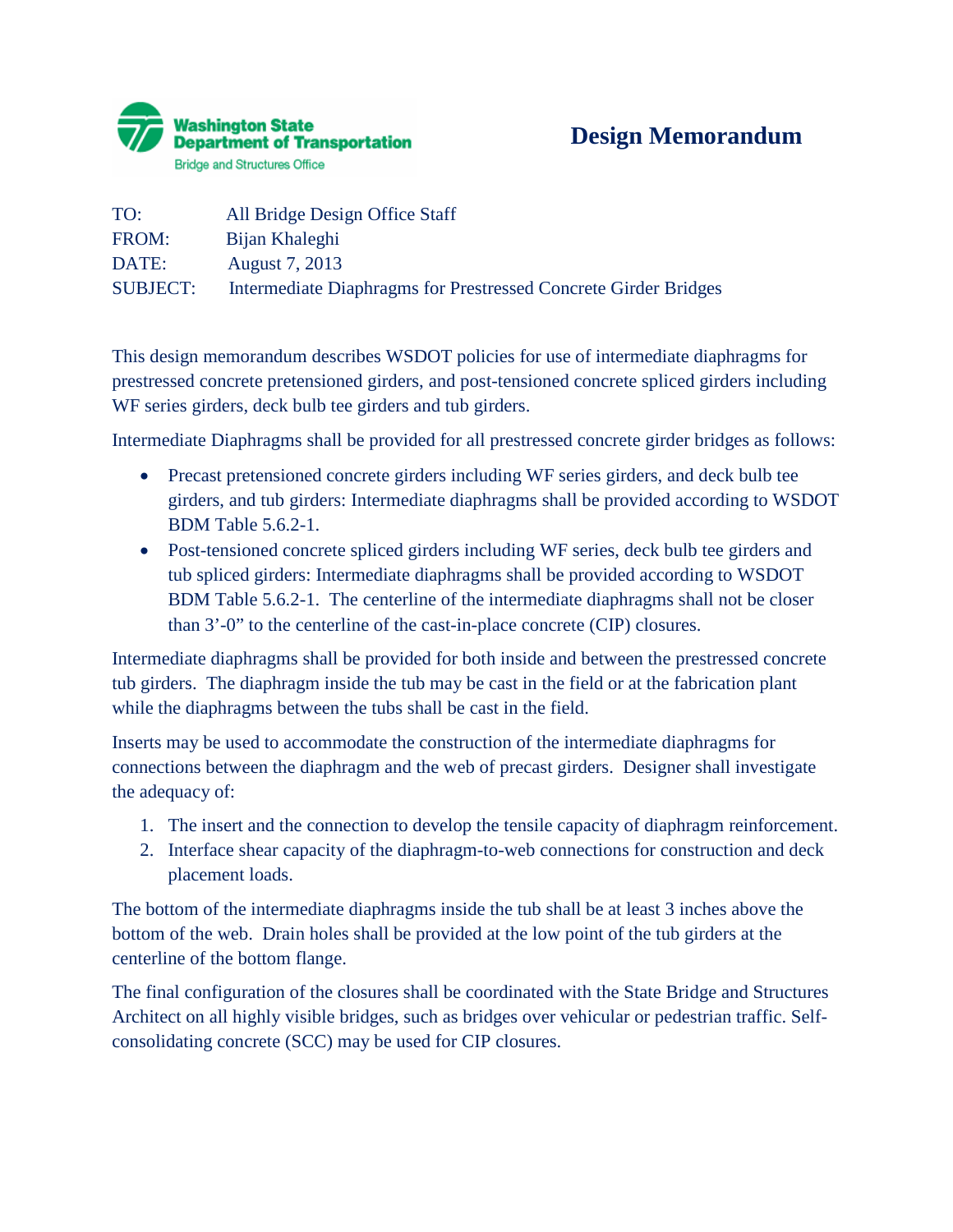#### **Background:**

Connection details for the intermediate diaphragm for tubs are important. Open holes should be provided for interior webs so through reinforcement can be placed. For the portion of diaphragm between the tub girders, the concrete face and shear keys on the sloped web faces may not effective in resisting interface shear, and all diaphragm and construction loads on the diaphragm before the deck placement will be resisted by inserts.

WSDOT BDM requires a minimum of  $2 \frac{1}{2}$  inches of concrete cover for CIP post-tensioned superstructures. This requirement is now extended to CIP closures of prestressed concrete spliced girders to ensure the proper flow and vibration of concrete through reinforcement and ducts. Removing the side forms at the CIP closures allows inspectors to ensure the soundness of concrete prior to post-tensioning and grouting. This additional cover on the exterior face of spliced girders may not be compatible with the architectural guidelines for some projects. The final configuration of closures shall be coordinated with the State Bridge and Structures Architect on all highly visible bridges, such as bridges over vehicular or pedestrian traffic. Selfconsolidating concrete (SCC) may be used for CIP closures.

If you have any questions regarding these issues, please contact Bijan Khaleghi at 360-705-7181 [\(khalegb@wsdot.wa.gov\)](mailto:khalegb@wsdot.wa.gov).

cc: Mark Gaines, Bridge Construction - 47354 Craig Boone, Bridge and Structures – 47340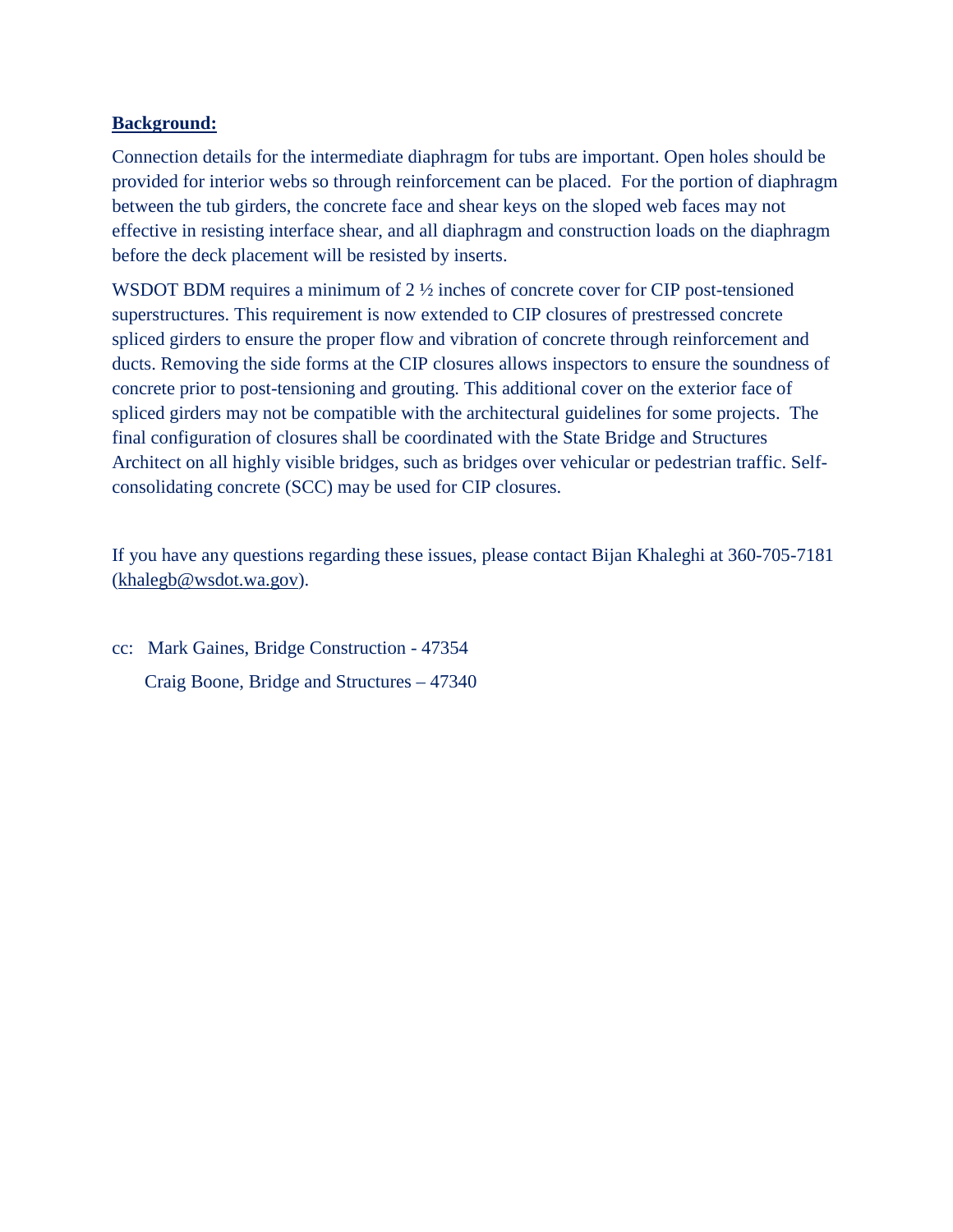# **BDM Revisions**

### **2.7 WSDOT Standard Highway Bridge**

### *2.7.1-* C.

Delete third paragraph pertaining to intermediate diaphragms

### **5.6.2 Design Criteria**

The last item in Table 5.6.2-1 is revised to read as follows:

Intermediate Diaphragms shall be provided for all prestressed concrete girder bridges as follows:

- Precast pretensioned concrete girders including WF series girders, and deck bulb tee girders, and tub girders: Intermediate diaphragms shall be provided according to WSDOT BDM Table 5.6.2-1.
- Post-tensioned concrete spliced girders including WF series, deck bulb tee girders and tub spliced girders: Intermediate diaphragms shall be provided according to WSDOT BDM Table 5.6.2-1. The centerline of the intermediate diaphragms shall not be closer than 3'-0" to the centerline of the cast-in-place concrete (CIP) closures.

Intermediate diaphragms shall be provided for both inside and between the prestressed concrete tub girders. The diaphragm inside the tub may be cast in the field or at the fabrication plant while the diaphragms between the tubs shall be cast in the field.

Inserts may be used to accommodate the construction of the intermediate diaphragms for connections between the diaphragm and the web of precast girders. Designer shall investigate the adequacy of:

- 3. The insert and the connection to develop the tensile capacity of diaphragm reinforcement.
- 4. Interface shear capacity of the diaphragm-to-web connections for construction and deck placement loads.

Connection details for the intermediate diaphragm for tubs are important. Open holes should be provided for interior webs so through reinforcement can be placed. For the portion of diaphragm between the tub girders, the concrete face and shear keys on the sloped web faces may not effective in resisting interface shear, and all diaphragm and construction loads on the diaphragm before the deck placement will be resisted by inserts.

The bottom of the intermediate diaphragms inside the tub shall be at least 3 inches above the bottom of the web. Drain holes shall be provided at the low point of the tub girders at the centerline of the bottom flange.